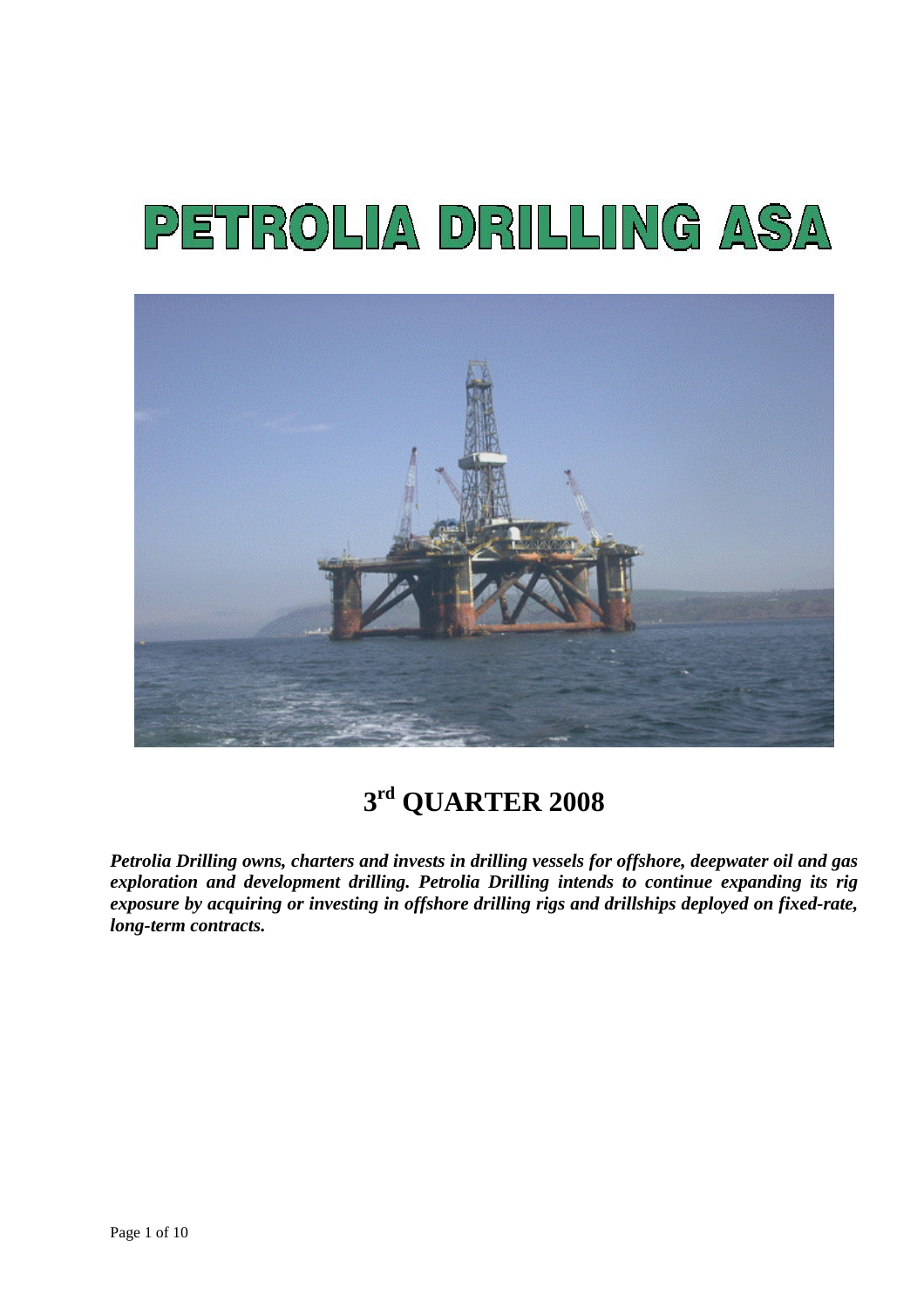## **PETROLIA DRILLING ASA 3rd quarter 2008 preliminary result**

#### **Summary:**

#### *Building values*

*Petrolia Drilling continues to strengthen its exposure to the drilling market through the investments in PetroMena (51.5%), Venture Drilling (50%), Petrojack (39.9 %), Larsen Rig (30%), and PetroProd (16.9 % indirectly through Petrojack). The market value of the company's deepwater floaters under construction has increased during 2008. Construction of similar rigs is more expensive and financing is both more expensive and more difficult to obtain. The current situation in the financial markets will impact the industry and available funding going forward.* 

- Petrolia Drilling has with effect from 1 January 2008 changed presentation currency from NOK to USD. All comparative figures have been converted and presented in USD for information purposes. As a consequence of this, the Company has booked an unrealised currency gain of mUSD 61.7 for the first nine months of 2008 on bond loans nominated in NOK. Total net result after tax was mUSD 31.6 for the third quarter 2008 and -13.2 YTD 2008.
- PetroMena's PetroRig I, II and III have an average contract price of mUSD 490 per unit, excluding project- and financing costs. Contract prices for recent contracts for similar units are approximately mUSD 680, excluding project- and financing costs. The construction programs in PetroMena are running according to schedule and on budget. On 3 February 2008, SS Petrolia started operations under the contract with Pemex. Operating result before depreciation for the subsidiary PetroMena was mUSD 11.5 YTD 2008 and net result was mUSD 29.4. The result was positively impacted by an unrealised USD/NOK currency gain on PetroMena's debt nominated in NOK of mUSD 50.8.
- Petrojack took delivery of Petrojack II on 28 March 2008 and entered into an agreement with Saipem for hire of the jack-up rig. The hire under the time charter is USD 100,000 per day. The agreement includes a put/call option at a price of mUSD 199.1, with expiration 12 months after the beginning of the contract. The construction program for the remaining jack-up rig is developing according to schedule. Operating profit before depreciation for Petrojack was mUSD 5.8 for the first nine months of 2008 and the net result was mUSD -103.5 including impairment of Petrojack's shareholdings in Petrolia Drilling ASA and PetroProd Ltd of mUSD 81.3 and 24.2 respectively.
- In order to fully finance the last instalment on Petrojack IV, payable upon delivery in January 2009, Petrojack estimates that they need mUSD 30.8 of additional cash. Petrojack has therefore asked its bondholders for certain amendments to the loan agreements, freeing up cash from the possible sale of Petrojack II that may be used to finance the last instalment on Petrojack IV. The bondholders meeting will take place on 19 November 2008.
- Operating profit before depreciation for Venture Drilling was mUSD 62.8 for the first nine months of 2008. Net result after tax was mUSD 40.6.
- Revenues and operating profit before depreciation for Petrolia Services for the first nine months of 2008 totalled mUSD 64.9 and mUSD 26.1 respectively. Drilling equipment is depreciated over five years. Depreciation amounts to mUSD 22.3 for the first nine months of 2008. Book value of drilling equipment as of 30 September 2008 is mUSD 108.6. Market value is expected to be higher.
- Petrolia Drilling has invested mUSD 42.0 in Larsen Rig and thereby controls 30% of the company, which is building a new deepwater semisubmersible drilling rig at Jurong Shipyard in Singapore, identical to the PetroMena rigs. The rig is planned to be delivered in the second quarter 2011.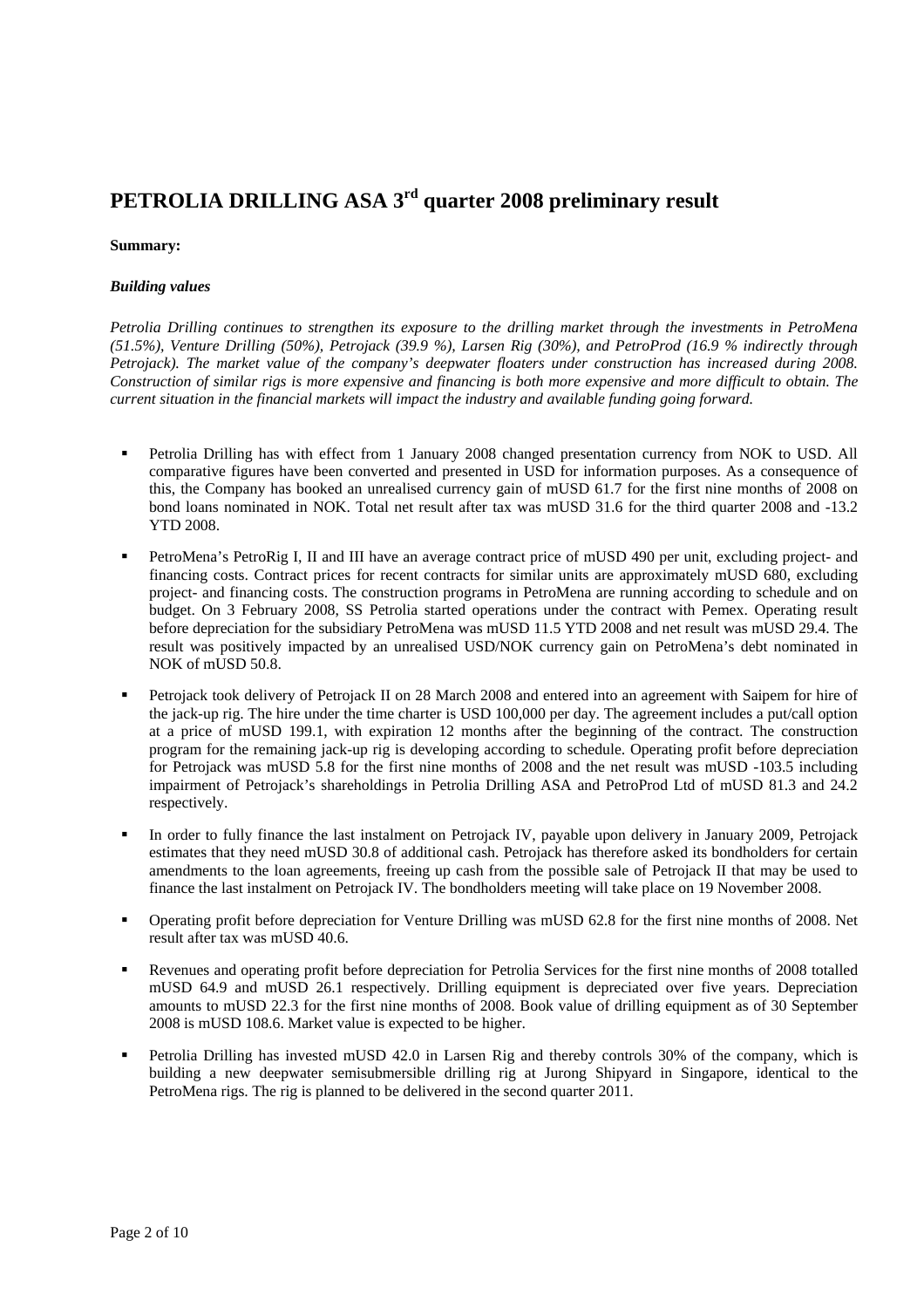#### **Financial information**

The financial data have been prepared in accordance with the International Financial Reporting Standards (IFRS).

#### Impairment of investment in associate

The market price of the shares in Petrojack ASA has declined during the third quarter.

Due to the current financial turmoil and general market uncertainty the Board of Directors of Petrolia Drilling has impaired its Petrojack investments with mUSD 39.3 in the third quarter based on a fair value assessment.

#### Profit and loss in the first nine months 2008

Total revenues were mUSD 116.6 in the first nine months of 2008, whereof mUSD 51.4 came from SS Petrolia and mUSD 64.9 came from Petrolia Services. Total revenues in the first nine months of 2007 equalled mUSD 103.1.

Operating profit before depreciation was mUSD 28.6 in the first nine months of 2008 compared to mUSD 56.8 in 2007.

Total operating expenses equalled mUSD 88.0 in the first nine months of 2008 whereof mUSD 19.8 is operating expenses for SS Petrolia and mUSD 38.8 relates to Petrolia Services. The rest of the operating expenses relates to management services under the contracts with LOG and various other operative and administrative expenses.

Operating profit equalled mUSD 4.2 in the first nine months of 2008, including mUSD 24.3 in depreciation of equipment mainly related to Petrolia Services. Operating profit equalled mUSD 37.9 in the first nine months of 2007, including mUSD 18.8 in depreciations.

The net, after-tax result was mUSD -13.2 in the first nine months of 2008. This includes negative result from investments in associates of mUSD 11.2 and impairment of the Petrojack shares of mUSD 39.3. Venture Drilling contributes with a positive result of mUSD 20.5 after tax. Net financial items of 12.4 include the effect of PetroMena's change of functional currency from NOK to USD. The USD has appreciated during 2008 resulting in an unrealised currency gain of mUSD 49.8 for the group as a total. The USD has appreciated against NOK from 5.41 as of 1 January 2008 to 5.83 as of 30 September 2008. The net, after-tax result was mUSD 10.9 during the first nine months of 2007, due to lower deprecation and no impairment of shares.

#### Profit and loss for the 3<sup>rd</sup> quarter 2008

Total revenues in the third quarter 2008 were mUSD 45.7, whereof mUSD 16.4 came from SS Petrolia and mUSD 29.3 came from Petrolia Services. In the third quarter 2007, total revenues equalled mUSD 47.8.

Operating profit before depreciation for the third quarter 2008 was mUSD 6.1 compared to mUSD 27.7 for the third quarter 2007. SS Petrolia has had 25 days of downtime/repair in the third quarter 2008.

Total operating expenses equalled mUSD 39.6 in the third quarter 2008 whereof mUSD 8.9 is operating expenses for SS Petrolia and mUSD 19.1 relates Petrolia Services. The rest of the operating expenses relates to management services under the contracts with LOG and various other operative and administrative expenses.

Operating loss for the third quarter 2008 equalled mUSD 2.1, including mUSD 8.2 in depreciation of equipment mainly related to Petrolia Services. Operating profit for the third quarter 2007 equalled mUSD 20.6, including mUSD 7.1 in depreciations.

The net, after-tax result for the third quarter 2008 was mUSD 31.6. This includes positive result from investment in associates of mUSD 1.8 and impairment of the Petrojack shares of mUSD 39.3. Result from Venture Drilling in the third quarter was mUSD 7.0 after tax. The net result also includes net financial items of mUSD 64.4 mainly related to PetroMena's debt nominated in NOK as the USD has appreciated against NOK during the third quarter from 5.08 to 5.83. The third quarter 2007 net, after-tax result was mUSD 10.9.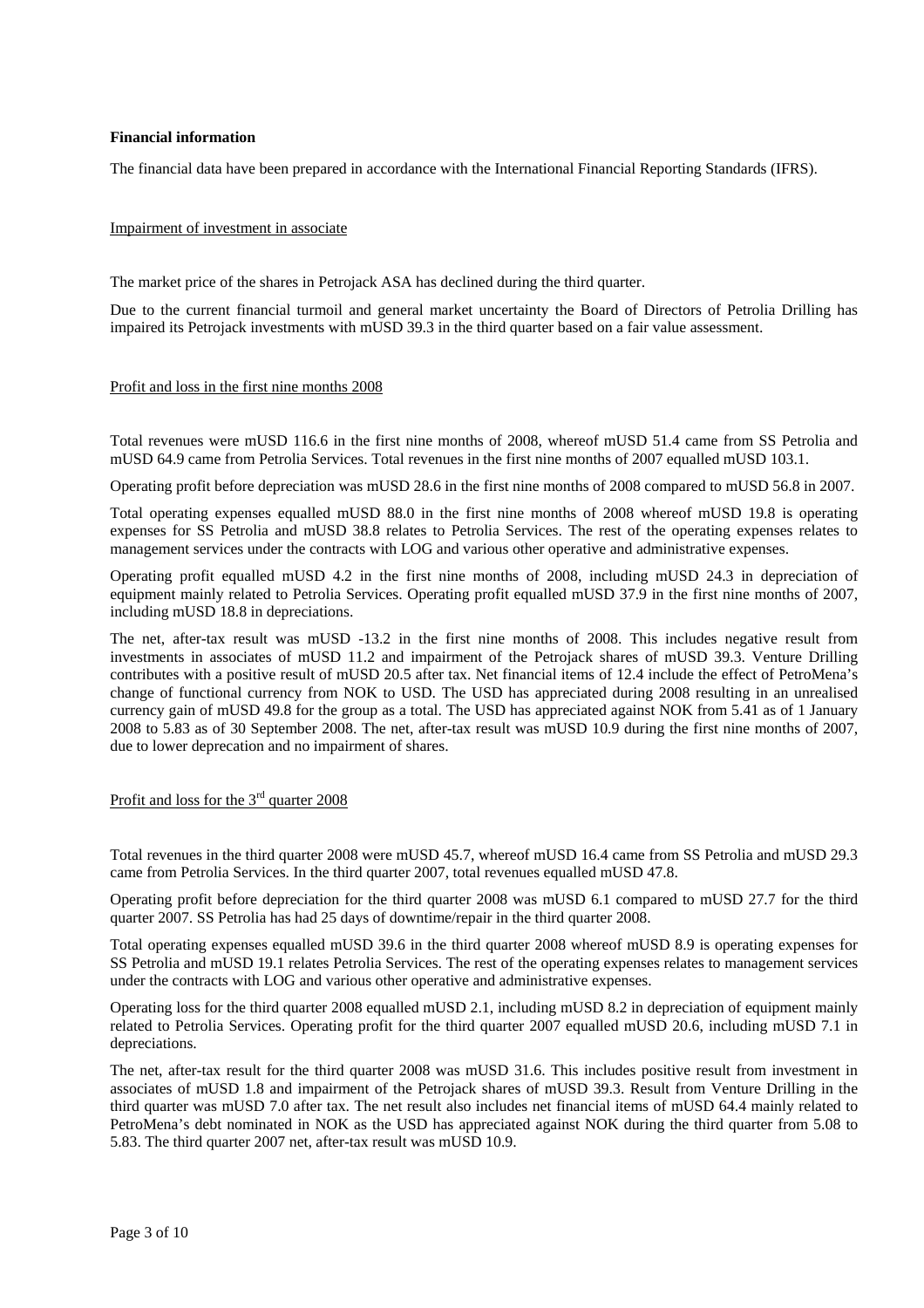#### Cash flow

Cash flow from operations equalled mUSD -89.9 in the nine month period ending September 30, 2008 compared to mUSD 63.9 during the same period in 2007. Cash flow from investments was mUSD -387.8 during the nine months ending September 30, 2008 related to instalments paid to Jurong, interest on bond loans and investment in Petroresources and Larsen Rig Ltd. Total YTD 2007 cash flow from investments amounted to mUSD -36.7. Cash flow from financing activities for the first nine months of 2008 equalled mUSD -57.9, while YTD 2007 cash flow from financing activities equalled mUSD 21.8.

#### Balance sheet

As of 30 September 2008, total assets amounted to mUSD 1,673.9. The drilling rig SS Petrolia has a book value of mUSD 28.9, which reflects historic cost, including upgrades, adjusted for depreciation. Recent market value of the rig is estimated to mUSD 225. Total assets also include three rigs under construction, PetroRig I, II and III which on average have a contract price of mUSD 490 each, excluding financing costs. Contract prices from recent fixtures for similar units are approximately mUSD 680, excluding financing costs.

Due to the current financial turmoil and general market uncertainty the Board of Directors of Petrolia Drilling has impaired its Petrojack investments with mUSD 39.3 in the third quarter based on a fair value assessment.

Total equity equalled mUSD 559.0 as per 30 September 2008, including a minority interest of mUSD 214.0. Year end 2007, the total equity equalled mUSD 554.2. Book value of equity per share equalled USD 0.55 as per 30 September 2008, including minority interest of USD 0.21 per share**.** Book equity per share equalled USD 0.55 per year end 2007, including a minority interest of 0.20.

#### Share information

As of 30 September 2008, the total number of shares outstanding in Petrolia Drilling equalled 1,012,596,745, each with a par value of NOK 0.50. Petrolia Drilling has no outstanding or authorized stock options, warrants or convertible debt. As of 30 September 2008, Petrolia Drilling held 5,250,024 (0.52 percent) own shares. The associated company Petrojack (39.9 % of shares held by Petrolia Drilling) holds approximately 24.98 percent of the shares in Petrolia Drilling.

#### **Events after the balance sheet date**

Larsen Oil & Gas Pte Ltd, as drilling contractor, has on behalf of Petrojack IV Pte Ltd, a wholly owned subsidiary of Petrojack ASA, signed a drilling contract with PTT Exploration & Production Public Company Limited. Length of contract is 5 years at a rate of USD 151,000 per day. PetroJack IV will mobilize immediately following delivery from Jurong Shipyard.

#### **The market and outlook**

The market for semi submersible drilling rigs is firm, with near 100% utilization. As a result of the tight demand for deepwater rigs, day rates have increased. The demand for deepwater rigs is expected to remain strong as oil companies have a significant back-log of drilling projects (both exploration and development projects) due to falling replacement ratios and decline in oil production. Available yard capacity at relevant yards and drilling equipment is limited. Average lead time for delivery of a new floater has currently increased from 2.5 years to 3.5 years. The current credit crunch has also made it difficult to secure funding of newbuilding programs. Altogether the market going forward for deepwater rigs seems strong.

The average age of the global jack-up fleet is close to 23 years. There are currently approximately 60 jack-up rigs under construction, including options, corresponding to 15 % of the global jack-up fleet. The jack-up market has softened somewhat recently.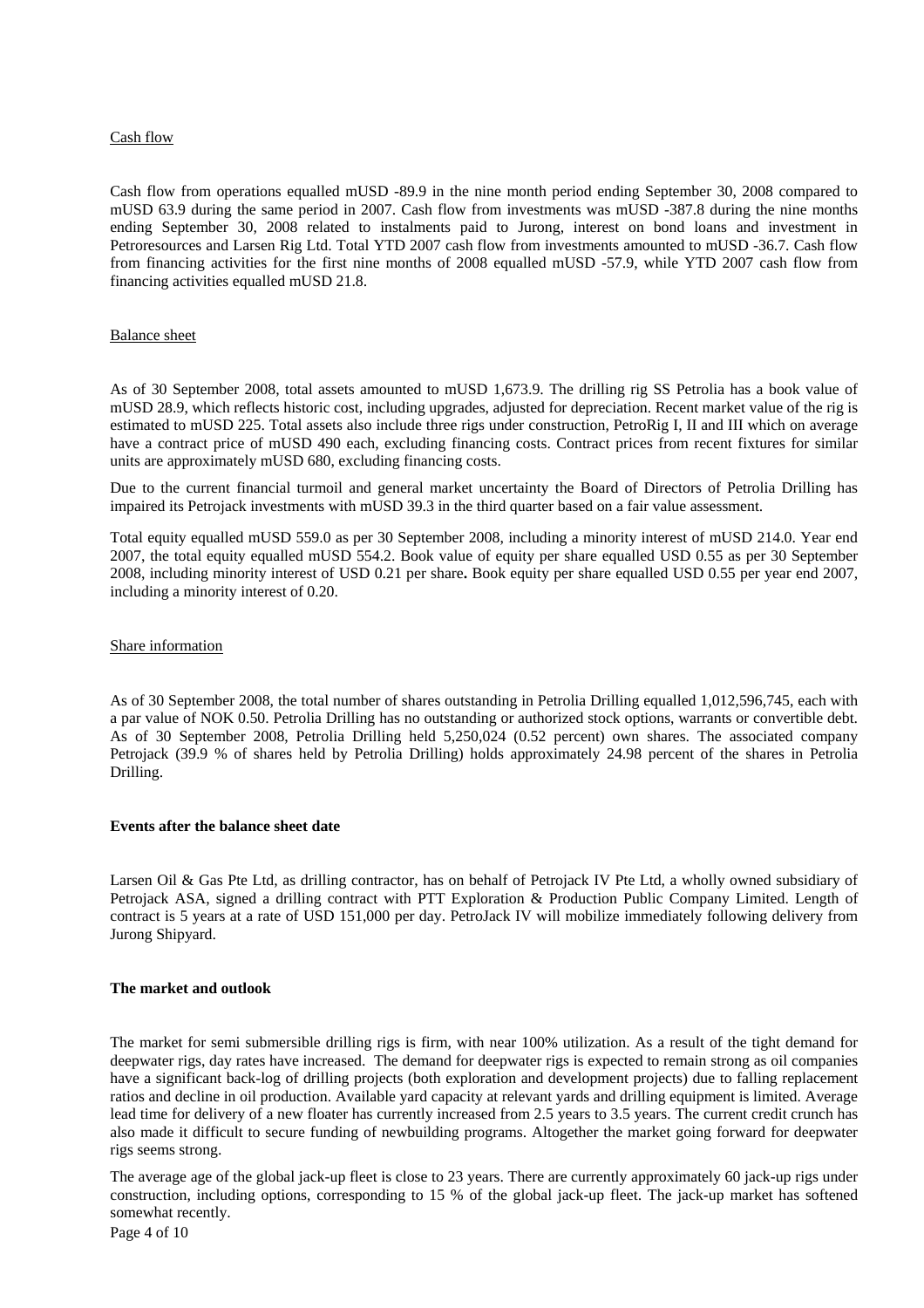The Board of Directors expects favourable rig market in the next few years, especially for floating units. However the current situation in the financial markets will impact the industry and available funding going forward.

#### **Other**

Petrolia Drilling controls 51.5% of PetroMena. PetroMena is building three modern, semi submersible drilling rigs (PetroRig I, II and III) at the Jurong Shipyard in Singapore. The rigs are harsh environment  $6<sup>th</sup>$  generation units designed for drilling in ultra deep waters in areas such as Brazil, the Gulf of Mexico and West Africa. PetroRig I and II have entered into 5 years contracts with Petrobras, for operations in the Gulf of Mexico and offshore Brazil, with gross values of mUSD 700 and mUSD 645 respectively. PetroRig III has entered into a 5 years contract with Pemex with a gross value of mUSD 942. PetroMena also owns SS Petrolia which on 3 February 2008 commenced on a 913 days contract with Pemex in the Gulf of Mexico. Gross contract value of the Pemex contract is mUSD 269.

Petrolia Drilling also has exposure to the jack-up segment through its 39.9 % shares in Petrojack. Petrojack has one jack-up rig under construction at Jurong and one jack-up rig on contract with Saipem. The jack-up rigs have an operating water depth capacity of 375 feet and drilling dept capacity of approximately 30,000 feet. The contract with Saipem has duration of 4 years with a daily hire of USD 100,000 per day. In addition, Petrojack controls 24.98 % of Petrolia Drilling and 42.3% of PetroProd. PetroProd's main asset is an enhanced CJ70 jack-up rig under construction at Jurong. The CJ70 Jack-up rig is a large, harsh environment drilling rig also capable of hosting production equipment enabling combined and simultaneous drilling and production operations. The unit will comply with Norwegian sector regulations and will be the largest jack-up rig ever constructed.

In addition, Petrolia Drilling controls 50% of DS Deep Venture which commenced on an 18 month contract with ExxonMobil ultimo June 2007. The gross value of the contract is in the mUSD 200-220 range. The contract was recently extended, and DS Deep Venture will be engaged for Maersk Oil Angola until 25 July 2009, at a day rate of USD 425,000, after withholding of tax. Venture Drilling AS has agreed to a further 18 months contract with Maersk Oil Angola starting from the  $25<sup>th</sup>$  of July 2009 at a dayrate of USD 495,000 after withholding tax.

Petrolia Services AS, a 100% owned subsidiary of Petrolia Drilling, is an international oilfield services company with presence in Norway, Australia, New Zealand and Singapore, serving nearby clients. Petrolia Services main product categories include tubing, drill pipe, casing and handling equipment as well as oilfield services.

**Board of Directors, Petrolia Drilling ASA, 17th November 2008**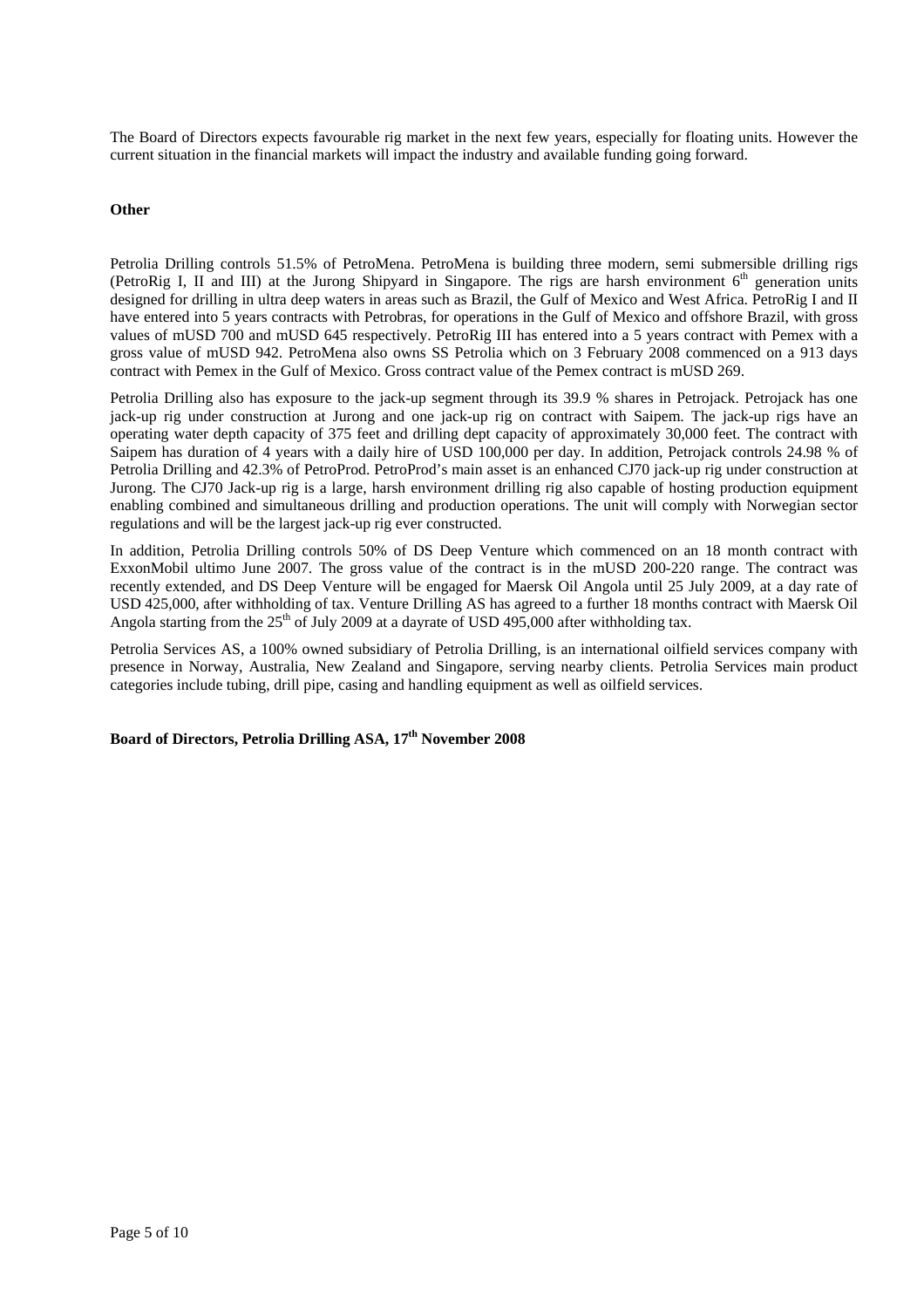# **Financial report 3rd quarter 2008**

| <b>Condensed Consolidated Income Statement Unaudited</b> |                |                 |         |                 |  |  |  |  |  |
|----------------------------------------------------------|----------------|-----------------|---------|-----------------|--|--|--|--|--|
| All figures in USD (1000)                                |                |                 |         |                 |  |  |  |  |  |
|                                                          | <b>3Q 2008</b> | <b>YTD 2008</b> | 3Q 2007 | <b>YTD 2007</b> |  |  |  |  |  |
| Operating revenues                                       | 45 738         | 116 557         | 47818   | 103 134         |  |  |  |  |  |
| Operating expenses                                       | 39 622         | 88 007          | 20 10 3 | 46 383          |  |  |  |  |  |
| Operating profit before depreciation                     | 6 1 1 6        | 28 5 5 0        | 27 7 15 | 56 751          |  |  |  |  |  |
| Depreciation                                             | 8 2 3 0        | 24 3 28         | 7 0 7 5 | 18 8 20         |  |  |  |  |  |
| <b>Operating profit (loss-)</b>                          | $-2114$        | 4 2 2 2         | 20 640  | 37 931          |  |  |  |  |  |
| Result from joint venture                                | 7 0 0 2        | 20 470          | 1843    | 5 5 4 9         |  |  |  |  |  |
| Result from associated companies                         | $-37503$       | $-50572$        | $-4993$ | $-9871$         |  |  |  |  |  |
| Net financial income/expenses(-)                         | 64 440         | 12 3 9 9        | $-7128$ | $-16752$        |  |  |  |  |  |
| Net result before taxes                                  | 31 824         | $-13481$        | 10 3 62 | 16858           |  |  |  |  |  |
| Tax                                                      | 180            | $-296$          | $-575$  | $-575$          |  |  |  |  |  |
| Net result                                               | 31 644         | $-13185$        | 10 937  | 17 433          |  |  |  |  |  |
| Earnings per share (average shares)                      | 0,03           | $-0,01$         | 0,01    | 0,02            |  |  |  |  |  |
| Earnings per share (total shares)                        | 0,03           | $-0,01$         | 0,01    | 0,02            |  |  |  |  |  |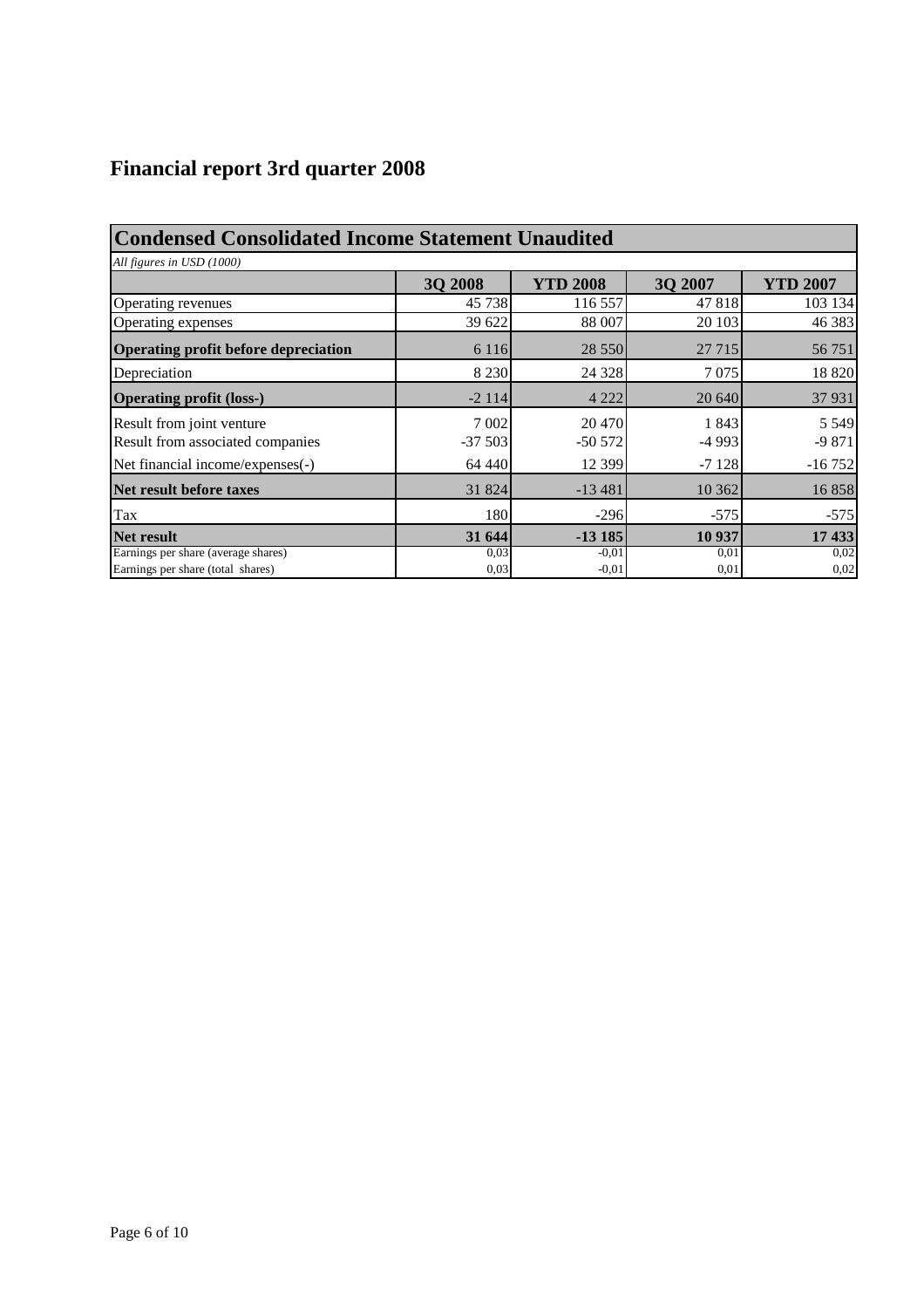| <b>Condensed Consolidated Balance Sheet Unaudited</b> |              |                                                                           |  |  |  |  |
|-------------------------------------------------------|--------------|---------------------------------------------------------------------------|--|--|--|--|
| All figures in USD (1000)                             |              |                                                                           |  |  |  |  |
| <b>Assets</b>                                         | 30.09.2008   | 31.12.2007                                                                |  |  |  |  |
| Intangible fixed assets                               | 10 3 94      | 5 1 6 0                                                                   |  |  |  |  |
| Deferred tax assets                                   | 11 099       | 11 223                                                                    |  |  |  |  |
| Goodwill                                              | 18 24 3      | 17929                                                                     |  |  |  |  |
| Drilling unit                                         | 28 9 53      | 28 615                                                                    |  |  |  |  |
| <b>Drilling Rigs</b>                                  | 1 025 420    | 733 933                                                                   |  |  |  |  |
| Drilling equipment, land and other equipment          | 111 612      | 108 187                                                                   |  |  |  |  |
| Investments in associates                             | 97853        | 100 425                                                                   |  |  |  |  |
| Other financial fixed assets                          | 742          | $\theta$                                                                  |  |  |  |  |
| Investments in joint venture                          | 82 901       | 62 431                                                                    |  |  |  |  |
| <b>Total non-current assets</b>                       | 1 387 217    | 1 067 903                                                                 |  |  |  |  |
| Other debtor                                          | 89 4 23      | 53 968                                                                    |  |  |  |  |
| Other financial investments                           | 3483         | 3 4 8 3                                                                   |  |  |  |  |
| Other liquid assets                                   | 117 132      | 101                                                                       |  |  |  |  |
| <b>Bank</b> deposits                                  | 76 641       | 612 275                                                                   |  |  |  |  |
| <b>Total current assets</b>                           | 286 679      | 669 827                                                                   |  |  |  |  |
| <b>Total assets</b>                                   | 1673896      | 1737730                                                                   |  |  |  |  |
| <b>Equity and liabilities</b>                         | 30.09.2008   | 31.12.2007                                                                |  |  |  |  |
| Share capital                                         | 93 568       | 93 568                                                                    |  |  |  |  |
| Share premium fund                                    | 283 552      | 283 552                                                                   |  |  |  |  |
| Own shares                                            | $-486$       | $-319$                                                                    |  |  |  |  |
| Minority interest                                     | 214 025      | 202 146                                                                   |  |  |  |  |
| Other equity                                          | $-31706$     | $-24753$                                                                  |  |  |  |  |
| <b>Total equity</b>                                   | 558 953      | 554 194                                                                   |  |  |  |  |
| Retirement benefit obligations                        | 527          | 485                                                                       |  |  |  |  |
| <b>Bonds</b>                                          | 949 921      | 1 039 463                                                                 |  |  |  |  |
| Other long-term liabilities                           | 18929        | 10 0 84                                                                   |  |  |  |  |
| <b>Total non-current liabilities</b>                  | 969 377      | 1 050 032                                                                 |  |  |  |  |
| Short term portion of long term liabilities           | 60486        | 32 5 33                                                                   |  |  |  |  |
|                                                       |              |                                                                           |  |  |  |  |
| Accounts payable                                      | 27 103       |                                                                           |  |  |  |  |
| Payable tax                                           | $-1886$      |                                                                           |  |  |  |  |
| Other current liabilities                             | 59 862       |                                                                           |  |  |  |  |
| <b>Total current liabilities</b>                      | 145 565      |                                                                           |  |  |  |  |
| <b>Total liabilities</b>                              | 1 114 942    |                                                                           |  |  |  |  |
| <b>Total equity and liabilities</b>                   | 1673896      |                                                                           |  |  |  |  |
| <b>Book equity per share</b><br><b>Equity ratio</b>   | 0,55<br>33 % | 15 405<br>76<br>85 489<br>133 504<br>1 183 535<br>1737730<br>0,55<br>32 % |  |  |  |  |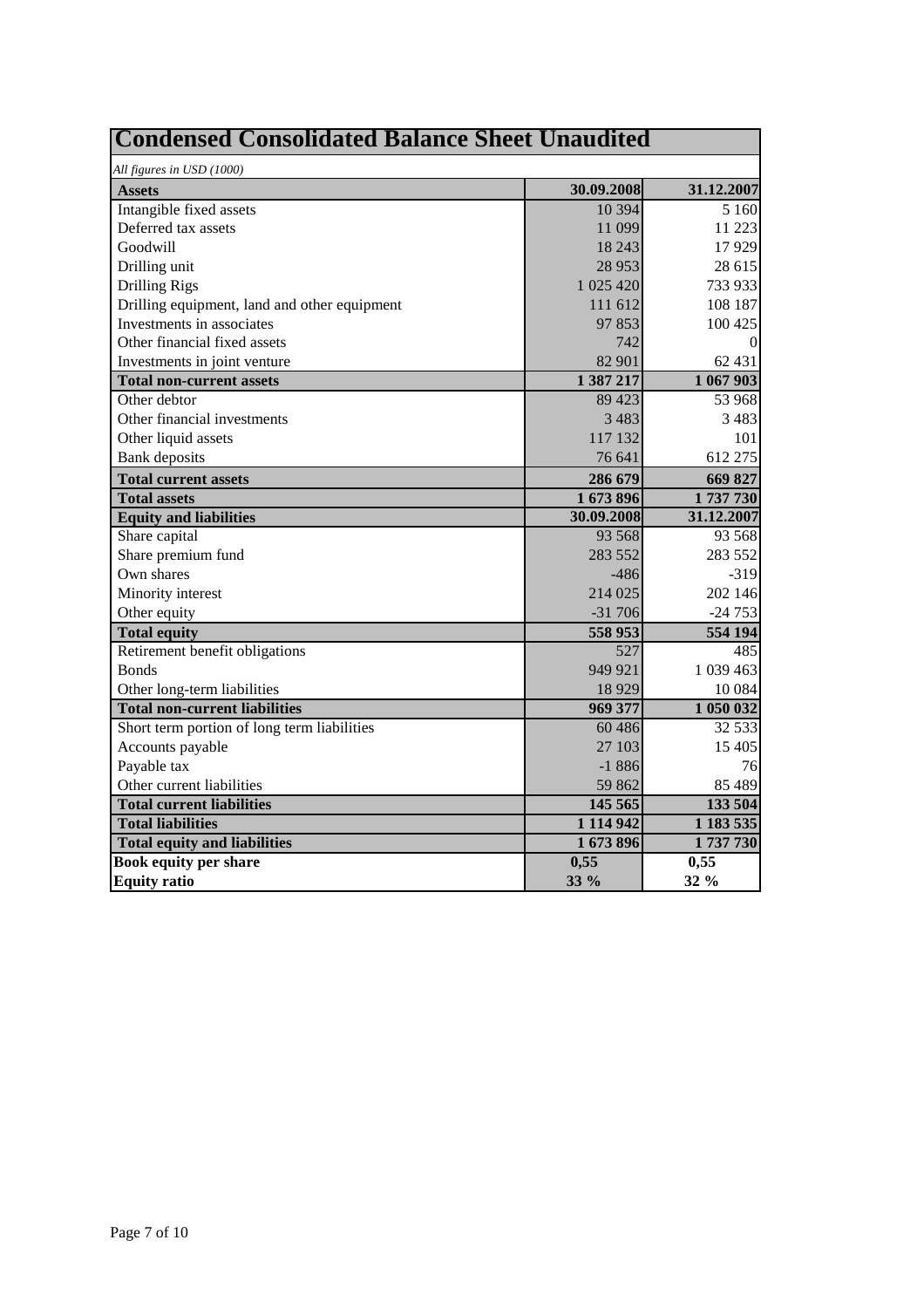| <b>Condensed Consolidated Statement of changes in Equity</b> |                 |                 |  |  |  |  |
|--------------------------------------------------------------|-----------------|-----------------|--|--|--|--|
| All figures in USD (1000)                                    |                 |                 |  |  |  |  |
|                                                              | <b>YTD 2008</b> | <b>YTD 2007</b> |  |  |  |  |
|                                                              |                 |                 |  |  |  |  |
| <b>Equity period start</b>                                   | 554 195         | 223 705         |  |  |  |  |
| Profit for the period                                        | $-13185$        | 17433           |  |  |  |  |
| Currency translation differences                             | $-1597$         | 39 440          |  |  |  |  |
| Other gains and losses charged directly to equity            |                 | $-168$          |  |  |  |  |
| Step by step acquisition                                     |                 |                 |  |  |  |  |
| Minority share                                               | $-2171$         |                 |  |  |  |  |
| Total gains and losses charged directly to equity            | $-3768$         | 39 27 2         |  |  |  |  |
|                                                              |                 |                 |  |  |  |  |
| Total recognised income for the period                       | $-16953$        | 56 705          |  |  |  |  |
| New equity by contributions in kind                          | 21 7 11         | 91 650          |  |  |  |  |
| Expenses related to share issues (net of tax)                |                 | $-558$          |  |  |  |  |
| Total equity from shareholders in the period                 | 21 7 11         | 91 092          |  |  |  |  |
|                                                              |                 |                 |  |  |  |  |
| Total change of equity in the period                         | 4 7 5 8         | 147 797         |  |  |  |  |
|                                                              |                 |                 |  |  |  |  |
| <b>Equity at period end</b>                                  | 558 953         | 371 502         |  |  |  |  |

| <b>Condensed Consolidated Cash Flow Statement</b>                         |                 |          |  |  |  |  |  |
|---------------------------------------------------------------------------|-----------------|----------|--|--|--|--|--|
| All figures in USD (1000)                                                 |                 |          |  |  |  |  |  |
|                                                                           | <b>YTD 2008</b> | YTD 2007 |  |  |  |  |  |
|                                                                           |                 |          |  |  |  |  |  |
| Net cash flow from operating                                              | $-89910$        | 63 937   |  |  |  |  |  |
|                                                                           |                 |          |  |  |  |  |  |
| Net cash flow from investing                                              | $-387796$       | $-36722$ |  |  |  |  |  |
|                                                                           |                 |          |  |  |  |  |  |
| Net cash flow from financing                                              | $-57928$        | 21 772   |  |  |  |  |  |
|                                                                           |                 |          |  |  |  |  |  |
| Net change in cash and cash equivalents                                   | $-535634$       | 48 9 87  |  |  |  |  |  |
|                                                                           |                 |          |  |  |  |  |  |
| Cash and cash equivalents at beginning of period                          | 612 275         | 18 5 24  |  |  |  |  |  |
|                                                                           |                 |          |  |  |  |  |  |
| Cash and cash equivalents at period end                                   | 76 641          | 67 511   |  |  |  |  |  |
| Spesification of cash and cash equivalents at period end<br>Bank deposits | 76 641          | 67 511   |  |  |  |  |  |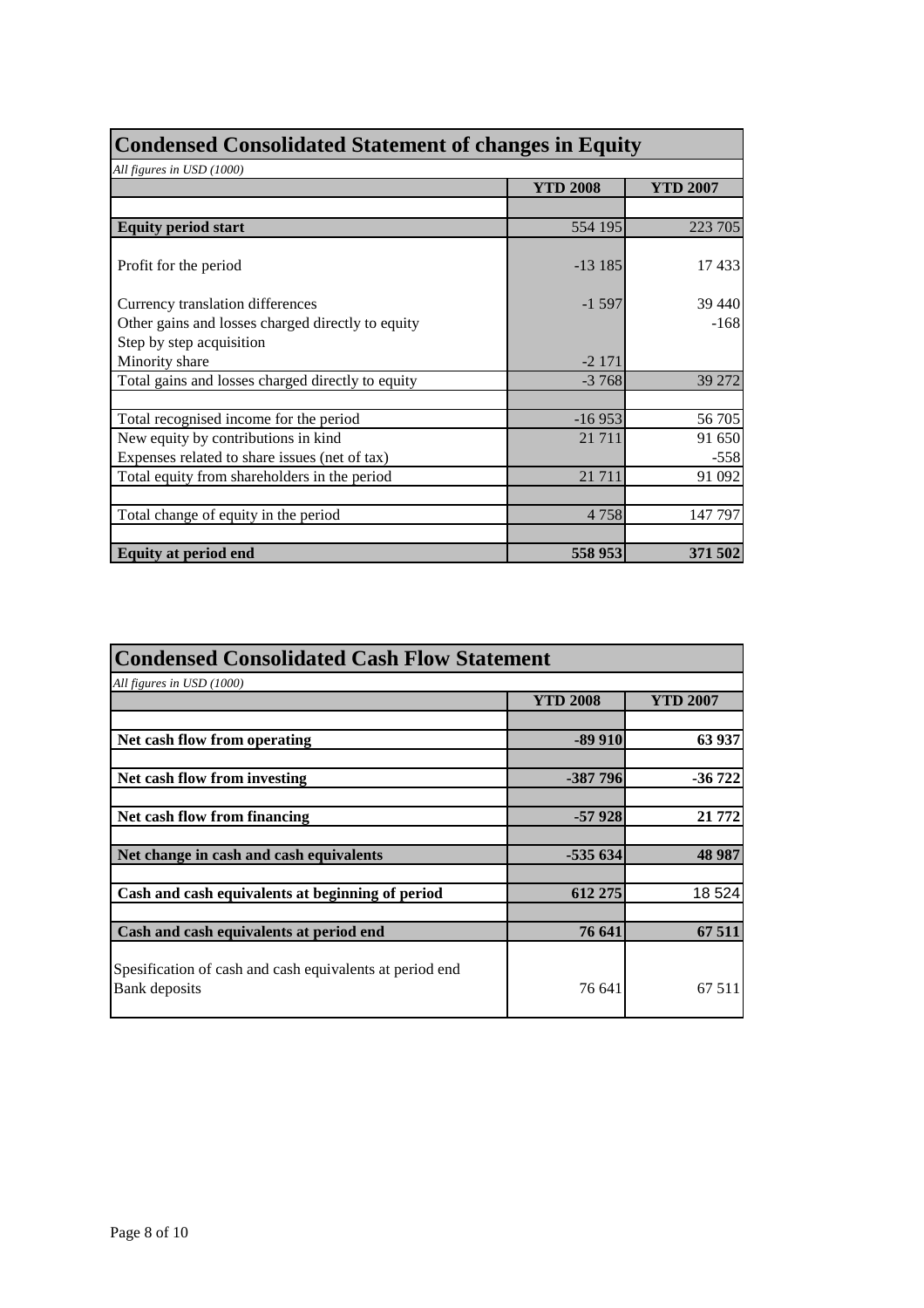### Notes to the unaudited condensed consolidated figures:

## Note 1 Applied accounting principles

This half year report is prepared according to the International Financial Reporting Standards (IFRS as adopted by the EU) and the appurtenant standard for quarterly reporting (IAS 34). The quarterly accounts are based on the current IFRS standards and interpretations.

The quarterly report is prepared according to the same principles as the most recent annual financial statements, but does not include all the information and disclosures required in the annual financial statements. Consequently, this report should be read in conjunction with the latest annual report for the Company (2007). Changes in standards and interpretations may result in other figures.

The same accounting principles and methods for calculation which were applied in the latest annual report (2007) have been applied in the preparation of this interim report. The Company's accounting principles are described in detail in the annual report for 2007.

Petrolia Drilling has with effect from 1 January 2008 changed presentation currency from NOK to USD. All comparative figures have been converted and presented in USD for information purposes.

The consolidated accounts are based on historical cost, with the exception of items required to be reported at fair value.

## Note 2 Tangible fixed assets

The table below outlines the development of tangible fixed assets in the first nine months of 2008:

|                                              | Drilling- and<br>other |             | <b>Rigs under</b> | Land and         |              |
|----------------------------------------------|------------------------|-------------|-------------------|------------------|--------------|
| All figures in USD (1000)                    | equipment              | <b>Rigs</b> | construction      | <b>Buildings</b> | <b>Total</b> |
| <b>Balance at 1 Jan 2008</b>                 | 105 071                | 28 615      | 733 933           | 3 1 1 6          | 870 735      |
|                                              |                        |             |                   |                  |              |
| <b>Acquisition cost:</b>                     |                        |             |                   |                  |              |
| Acquisition cost at 1 Jan 2008               | 127 348                | 90 771      | 733 933           | 3 1 4 3          | 955 195      |
| Purchased tangibles as of 3Q 2008            | 33 384                 | 2 3 5 7     | 291 487           | 0                | 327 228      |
| Disposals as of 3Q 2008                      | $-1.594$               | 0           | 0                 | 0                | $-1594$      |
| <b>Acquisition cost at 30 September 2008</b> | 159 138                | 93 128      | 1 025 420         | 3 1 4 3          | 1 280 829    |
|                                              |                        |             |                   |                  |              |
| Depreciation:                                |                        |             |                   |                  |              |
| Balance at 1 January 2008                    | 22 278                 | 62 156      | $\Omega$          | 27               | 84 461       |
| Depreciation in first nine months of 2008    | 22 25 2                | 2019        | $\Omega$          | 57               | 24 3 28      |
| <b>Balance at 30 September 2008</b>          | 44 530                 | 64 175      | $\bf{0}$          | 84               | 108789       |
| <b>Translation differences</b>               | $-5761$                |             |                   | $-295$           | $-6056$      |
| Carrying amount:                             |                        |             |                   |                  |              |
| <b>Balance at 30 September 2008</b>          | 108 848                | 28 9 53     | 1 025 420         | 2764             | 1 1 65 9 85  |
| <b>Residual value</b>                        |                        | 10 800      |                   |                  |              |

Effective from 1 January.2008 the depreciation period for SS Petrolia has been changed from 5 years to 15 years in the group's accounts based on new estimates of remaining useful life. Residual value has also been recalculated causing a further reduction in depreciation. The net effect on the profit and loss statement for the first nine months of 2008 is mUSD 3.0.